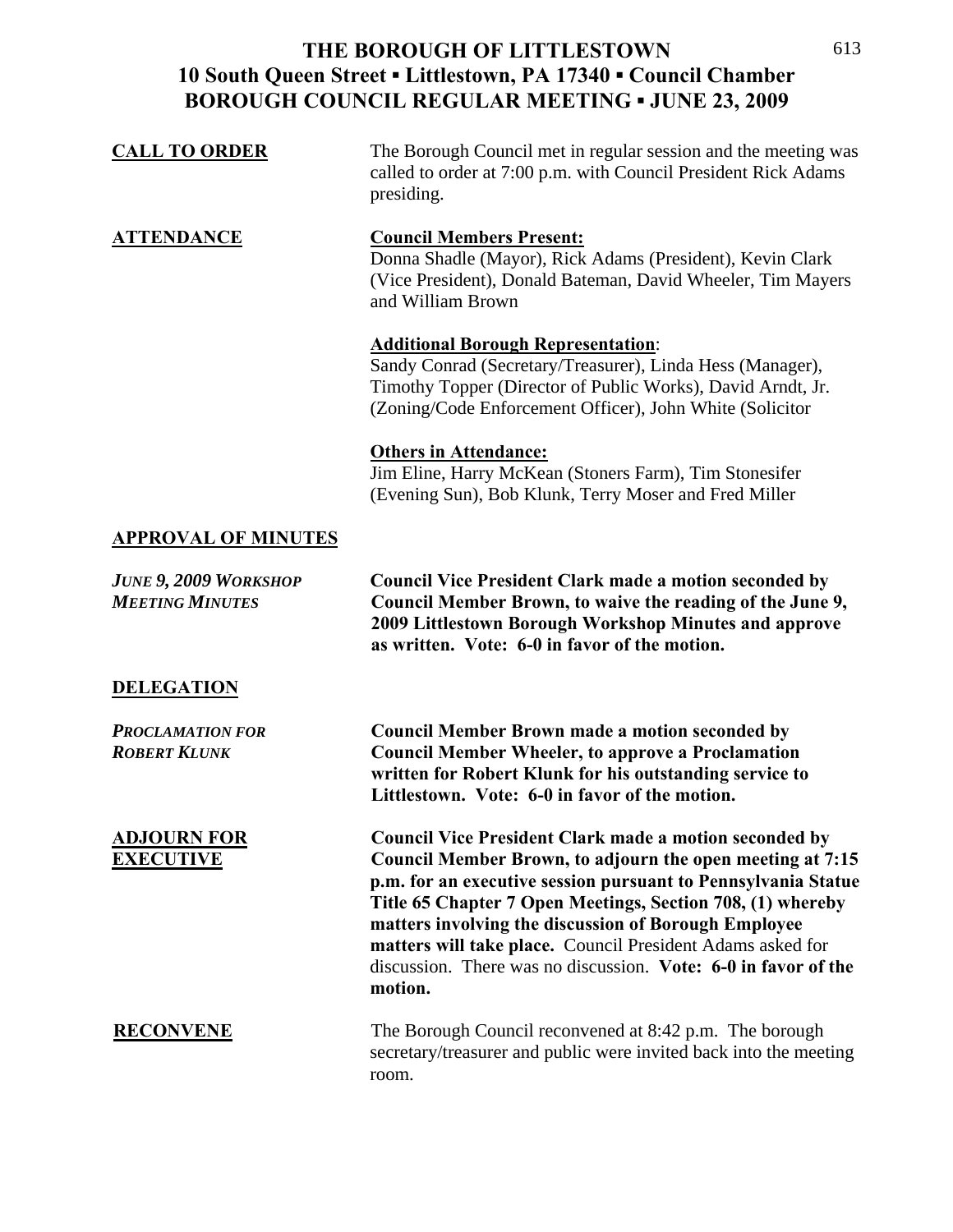| <b>AGREEMENT BETWEEN</b><br><b>THE BOROUGH OF</b><br><b>LITTLESTOWN AND CHIEF</b><br><b>DONALD BAKER</b> | <b>Council Vice President Clark made a motion seconded by</b><br><b>Council Member Brown, to approve the agreement between</b><br>the Borough of Littlestown and Chief Donald Baker for his<br>early retirement as Chief of the Littlestown Police<br>Department as of June 30, 2009 at 12:00am and that said<br>agreement be signed by the Borough Council President, E.<br>Richard Adams and attested to by Sandy Conrad, Borough<br>Secretary on this Day, Tuesday, June 23, 2009. Council<br>President Adams stated that this was a non-agenda item and<br>asked for public questions. Vote: 6-0 in favor of the motion. |
|----------------------------------------------------------------------------------------------------------|------------------------------------------------------------------------------------------------------------------------------------------------------------------------------------------------------------------------------------------------------------------------------------------------------------------------------------------------------------------------------------------------------------------------------------------------------------------------------------------------------------------------------------------------------------------------------------------------------------------------------|
| <b>APPROVAL AND</b><br>PAYMENT OF BILLS                                                                  | <b>Council Vice President Clark made a motion seconded by</b><br>Council Member Mayers, to pay the bills from the general,<br>swimming pool, water, sewer and payroll funds totaling<br>\$33,042.69 for the dates of June 2, 2009 to June 17, 2009 and<br>the payroll disbursements for a total of \$46,544.51 from the<br>period of May 24, 2009 to June 13, 2009 whereas the<br>combined total is \$79,587.20. Vote: 6-0 in favor of the<br>motion.                                                                                                                                                                        |
| <b>APPROVAL OF</b><br><b>FINANCIAL REPORT</b>                                                            | <b>Council Vice President Clark made a motion seconded by</b><br><b>Council Member Bateman, to approve the Financial Report</b><br>for June 23, 2009. Vote: 6-0 in favor of the motion.                                                                                                                                                                                                                                                                                                                                                                                                                                      |
| <b>APPROVAL OF</b><br><b>SAVINGS REPORT</b>                                                              | <b>Council Vice President Clark made a motion seconded by</b><br><b>Council Member Wheeler, to approve the Capital Reserves</b><br>Savings Account report for June 23, 2009. Vote: 6-0 in favor<br>of the motion.                                                                                                                                                                                                                                                                                                                                                                                                            |
| <b>UNFINSHED BUSINESS</b>                                                                                |                                                                                                                                                                                                                                                                                                                                                                                                                                                                                                                                                                                                                              |
| <b>BRIAN WEINHOLT REQUEST</b><br><b>REFUND OF \$20 FOR POOL</b><br><b>MEMBERSHIP</b>                     | <b>Council Member Wheeler made a motion seconded by</b><br><b>Council Vice President Clark, to deny the request from</b><br>Brian Weinholt for a \$20 pool membership reimbursement.<br>Vote: 6-0 in favor of the motion.                                                                                                                                                                                                                                                                                                                                                                                                    |
| <b>EMERGENCY OPERATIONS</b><br><b>PLAN NON-COMPLIANCE</b>                                                | Council President Adams referred this to the Personnel<br>Committee.                                                                                                                                                                                                                                                                                                                                                                                                                                                                                                                                                         |
|                                                                                                          |                                                                                                                                                                                                                                                                                                                                                                                                                                                                                                                                                                                                                              |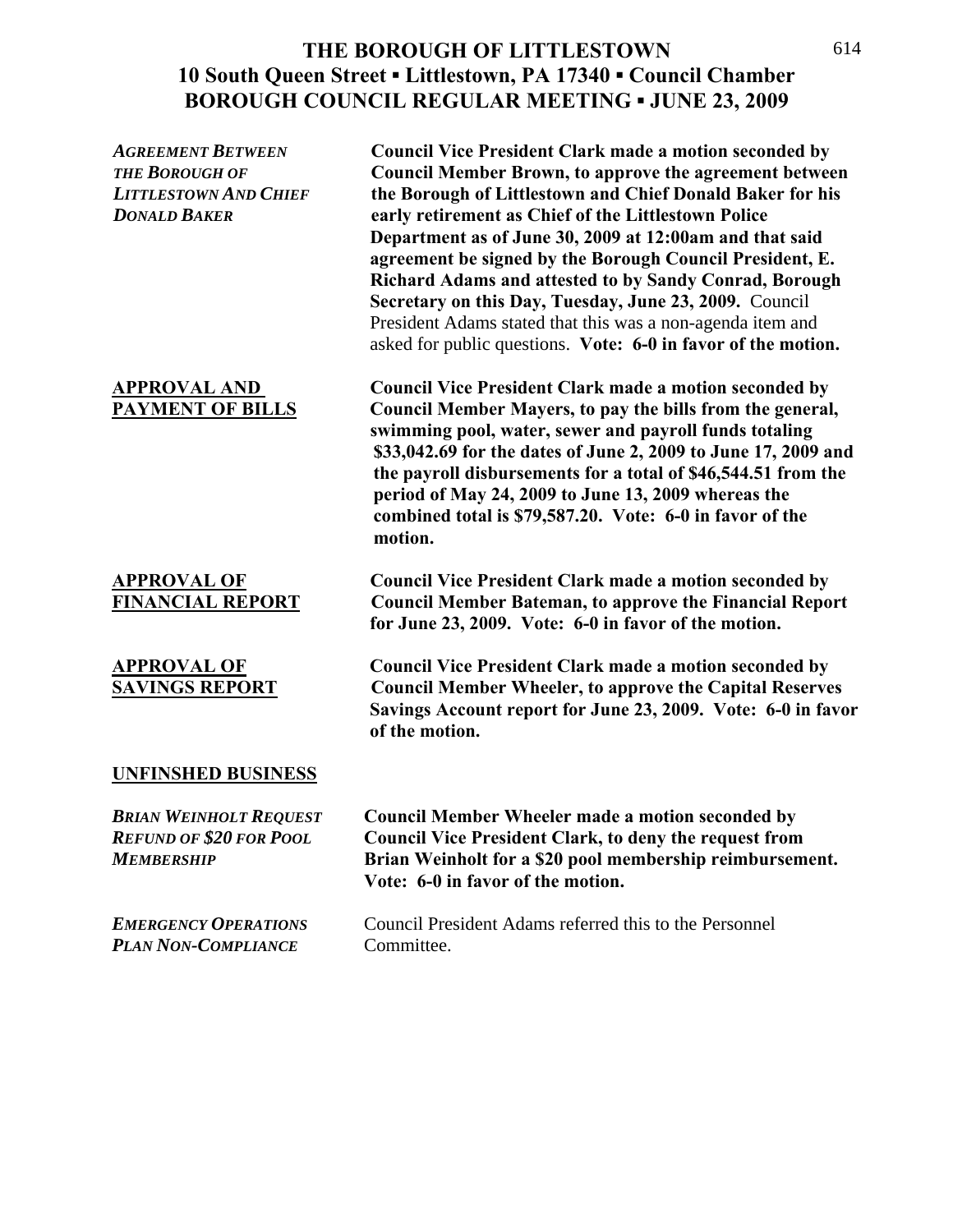### **NEW BUSINESS**

| <b>AUTHORIZE ELECTRONIC</b><br><b>ACCESS TO PENNDOT</b><br><b>SYSTEM (LIQUID FUELS)</b> | <b>Council Vice President Clark made a motion seconded by</b><br>Council Member Bateman, to adopt and enter into an<br>agreement to authorize access to the PennDot Systems,<br>DotGrants, for the primary purpose of submitting Liquid<br>Fuels reporting forms electronically and for other electronic<br>form submissions as outlined in said agreement. Vote: 6-0 in<br>favor of the motion.                                                                                                                                                                                                                 |
|-----------------------------------------------------------------------------------------|------------------------------------------------------------------------------------------------------------------------------------------------------------------------------------------------------------------------------------------------------------------------------------------------------------------------------------------------------------------------------------------------------------------------------------------------------------------------------------------------------------------------------------------------------------------------------------------------------------------|
| <b>ADOPT A RESOLUTION</b><br><b>REGARDING SUBMITTING</b><br><b>LIQUID FUELS ONLINE</b>  | <b>Council Vice President Clark made a motion seconded by</b><br><b>Council Member Brown, to adopt a Resolution of the</b><br>Borough of Littlestown, Adams County, Pennsylvania,<br>authorizing the use of Pennsylvania Department of<br><b>Transportation Systems, DotGrants, for the primary purpose</b><br>of submitting Liquid Fuels reporting forms electronically and<br>for other electronic form submissions as outlined in the newly<br>adopted agreement for the system use between the Borough<br>of Littlestown and Pennsylvania Department of<br>Transportation. Vote: 6-0 in favor of the motion. |
| <b>APPROVAL TO ACCEPT</b><br><b>BRUSH FROM CITIZENS</b>                                 | <b>Council Member Mayers made a motion seconded by</b><br>Council Member Brown, to approve accepting brush for the<br>citizens of Littlestown. Vote: 6-0 in favor of the motion.                                                                                                                                                                                                                                                                                                                                                                                                                                 |
| <b>APPROVAL TO ACCEPT CREDIT</b><br><b>CARD AS FORM OF PAYMENT</b>                      | <b>Council Member Mayers made a motion seconded by</b><br><b>Council Member Brown, to approve the acceptance of Credit</b><br><b>Cards through MuniciPay Nationwide Payment Solutions.</b><br>Council President Adams stated that this was a non-agenda item<br>and asked for public comments. Vote: 6-0 in favor of the<br>motion.                                                                                                                                                                                                                                                                              |
| <b>REPORTS</b>                                                                          |                                                                                                                                                                                                                                                                                                                                                                                                                                                                                                                                                                                                                  |
| <b>BOROUGH MANAGER</b>                                                                  | The Borough Manager's monthly report was provided earlier to<br>Borough Council.                                                                                                                                                                                                                                                                                                                                                                                                                                                                                                                                 |
| <b>MAYOR</b>                                                                            | Mayor Shadle's monthly report was provided earlier to Borough<br>Council.                                                                                                                                                                                                                                                                                                                                                                                                                                                                                                                                        |
| <b>CHIEF OF POLICE</b>                                                                  | Chief Baker's monthly report was provided earlier to Borough<br>Council.                                                                                                                                                                                                                                                                                                                                                                                                                                                                                                                                         |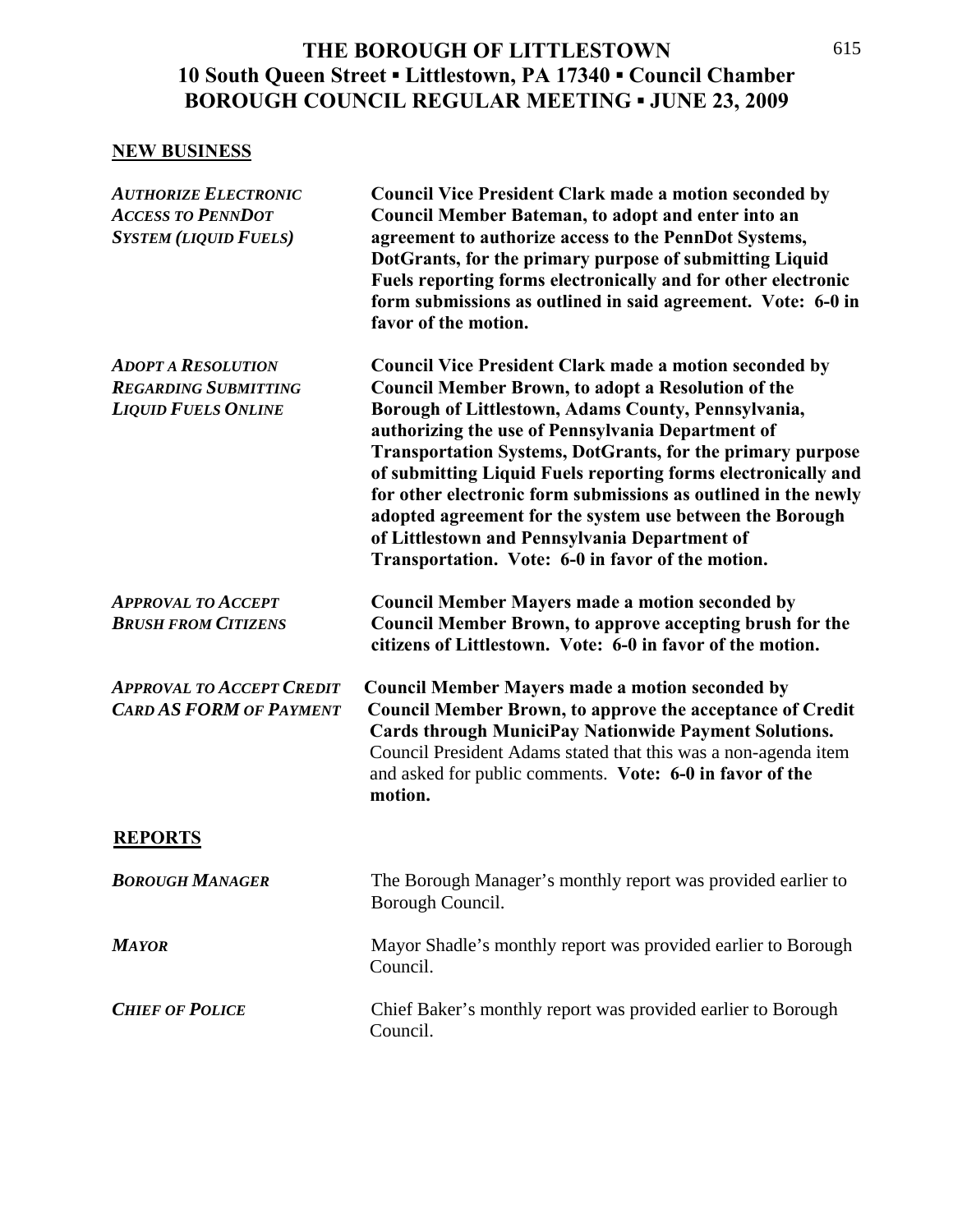| <b>APPROVAL OF REPORTS</b>                    | <b>Council Vice President Clark made a motion seconded by</b><br><b>Council Member Bateman, to approve the monthly reports</b> |
|-----------------------------------------------|--------------------------------------------------------------------------------------------------------------------------------|
| <b>BOROUGH SOLICITOR</b><br><b>JOHN WHITE</b> | Solicitor White stated that he had nothing to report.                                                                          |
| <b>CODE ENFORCEMENT OFFICER</b>               | Code Enforcement Officer, David Arndt, Jr's monthly report was<br>provided earlier to Borough Council.                         |
| <b>DIRECTOR OF PUBLIC WORKS</b>               | Director of Public Works, Tim Topper's monthly report was<br>provided earlier to Borough Council.                              |

**as written. Vote: 6-0 in favor of the motion.** 

#### **REPORTS OF BOARD COMMISSIONS AND COMMITTEES**

### **RECREATION BOARD**

| <b>RECOMMENDATION TO</b><br>PURCHASE A SHARK VACUUM                            | <b>Council Vice President Clark made a motion seconded by</b><br><b>Council Member Bateman, to approve the recommendation</b><br>of the Littlestown Recreation Board for the purchase of a<br>pool vacuum, commonly known as a Shark Vacuum, for the<br>Community Pool where costs for such equipment shall not<br>exceed \$5,000.00 and such cost shall come from 05.452.700,<br><b>Capital Purchases.</b>                                                            |
|--------------------------------------------------------------------------------|------------------------------------------------------------------------------------------------------------------------------------------------------------------------------------------------------------------------------------------------------------------------------------------------------------------------------------------------------------------------------------------------------------------------------------------------------------------------|
| <b>RECOMMENDATION TO</b><br><b>APPROVE SWIM LESSON</b><br><b>DATES AND FEE</b> | <b>Council Member Wheeler made a motion seconded by</b><br>Council Member Brown, to approve the recommendation of<br>the Littlestown Recreation Board to approve the following<br>swim lesson schedules and fee:<br><b>Skill Level Testing: June 17, 2009</b><br>$\bullet$<br>Swim Lesson Schedule: June 29 - July 10, 2009;<br>$\bullet$<br>July 13 – July 24, 2009 and July 27 – August 7,<br>2009<br>Little Swimmers Schedule: August $10 - 14$ , 2009<br>$\bullet$ |

- **and August 17 21, 2009**
- **\$30.00 per session for all session.**

 **Vote: 6-0 in favor of the motion.**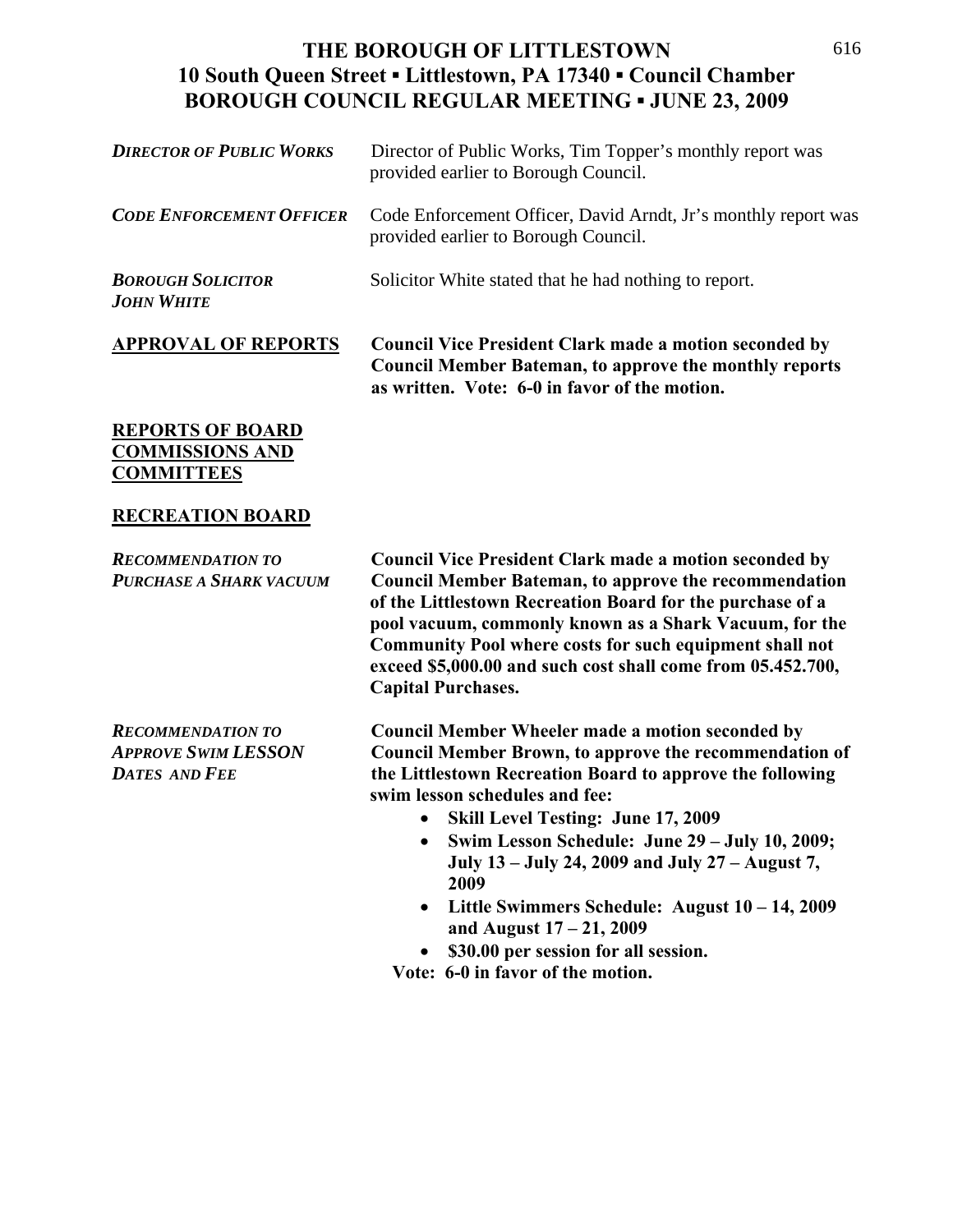### **PLANNING COMMISSION**

| <b>RECOMMENDATION TO</b><br><b>APPROVE PROPOSED PLAN</b><br>for mark Brown, 409 Prince<br>Street | <b>Council Vice President Clark made a motion seconded by</b><br><b>Council Member Mayers, to approve the recommendation</b><br>from the Littlestown Planning Commission, to approve the<br>proposed plan for Mark Brown, 409 Prince Street, to change<br>an existing garage into two bedrooms. Vote: 6-0 in favor of<br>the motion. |
|--------------------------------------------------------------------------------------------------|--------------------------------------------------------------------------------------------------------------------------------------------------------------------------------------------------------------------------------------------------------------------------------------------------------------------------------------|
| <b>CIVIL SERVICE</b><br><b>COMMISSION</b>                                                        | There was nothing to report.                                                                                                                                                                                                                                                                                                         |
| <b>COMMUNITY</b><br><b>RELATIONS</b><br><b>COMMITTEE</b>                                         | The New Season Gospel Music performed on June 13, 2009 and<br>the performance along with the turn out was good.                                                                                                                                                                                                                      |
| <b>FINANCE COMMITTEE</b>                                                                         | There was nothing to report.                                                                                                                                                                                                                                                                                                         |
| <b>FIRE PREVENTION</b><br><b>COMMITTEE</b>                                                       | There was nothing to report.                                                                                                                                                                                                                                                                                                         |
| <b>HEALTH &amp; SAFETY</b><br><b>COMMITTEE</b>                                                   | There will be not action taken by the Committee on the<br>complaint received regarding the banning of decorative outdoor<br>fireplaces.                                                                                                                                                                                              |
| PERSONNEL COMMITTEE                                                                              | There was nothing to report.                                                                                                                                                                                                                                                                                                         |
| <b>UNION/POLICE</b><br><b>CONTRACT COMMITTEE</b>                                                 | There was nothing to report.                                                                                                                                                                                                                                                                                                         |
| <b>PROPERTY AND SUPPLY</b><br><b>COMMITTEE</b>                                                   | There was nothing to report.                                                                                                                                                                                                                                                                                                         |
| <b>STREETS AND</b><br><b>TRANSPORTATION</b><br><b>COMMITTEE</b>                                  | There will be no action taken on the proposed parking meters<br>being placed at Patrick Avenue.                                                                                                                                                                                                                                      |
|                                                                                                  | The Committee will further investigate the possibility of<br>abandoning Clover Lane.                                                                                                                                                                                                                                                 |
| UTILITIES/I&I<br><b>COMMITTEE</b>                                                                | There will be a meeting held on August 11, 2009 at 3:00pm.                                                                                                                                                                                                                                                                           |
| <u>YORK/ADAMS TAX</u><br><u>BUREAU</u>                                                           | There was nothing to report.                                                                                                                                                                                                                                                                                                         |